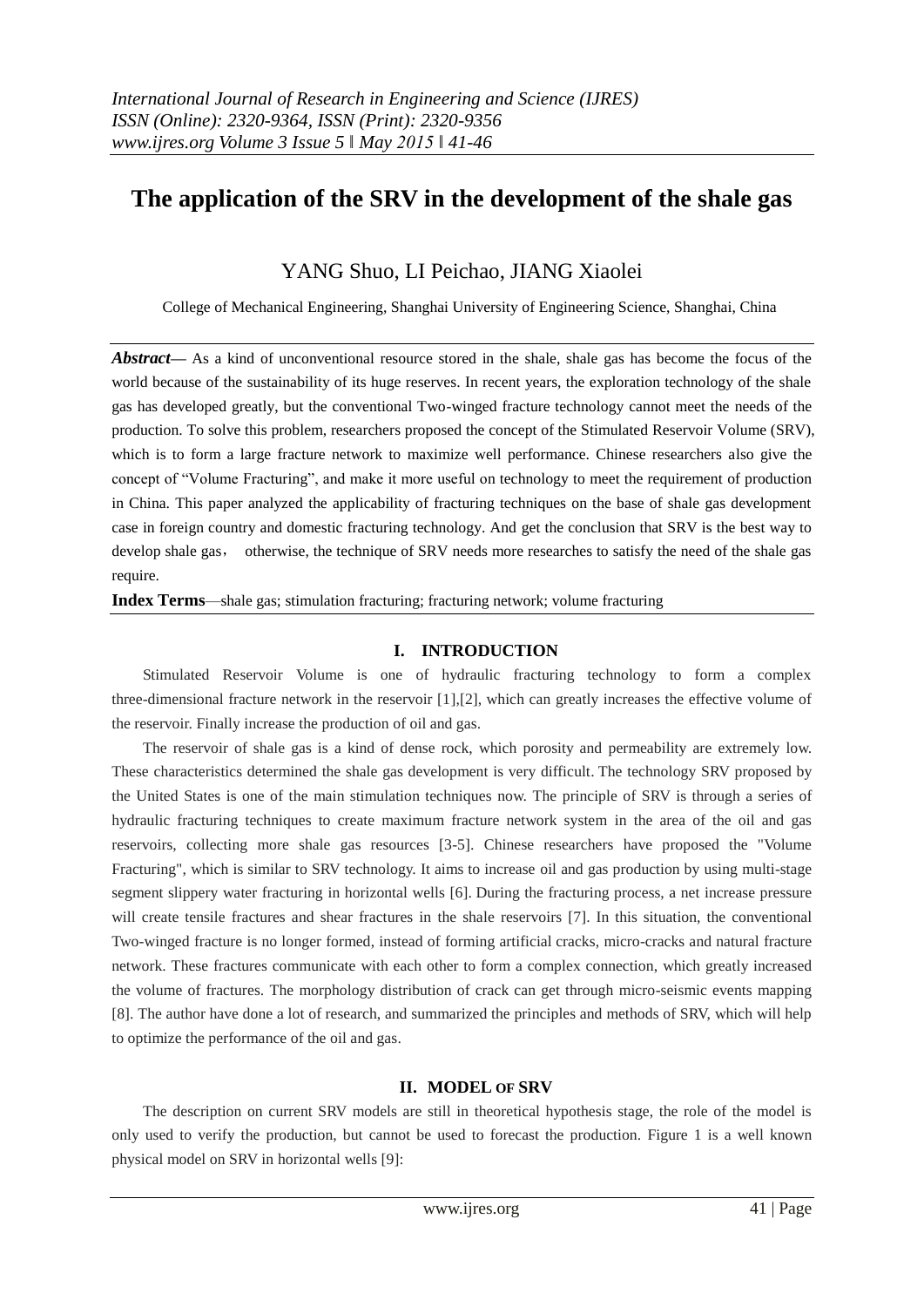

Fig.1 Physical model on SRV about shale gas

The model is obtained in an idealized station; the actual structure of the reservoir fracture network cannot be regularly arranged. The presence of natural fractures in the reservoir showed a random distribution, and therefore, the volume of fracture network is also an irregular network system. To sum up, the accuracy of the model should be discussed.

#### **III. THEORETICAL BASIS ON SRV**

The essence of the fracturing is the destroyed of the rock, there are two forms of the process of making fractures: new cracks initiation and the original cracks reopen. New crack initiation can be divided into tensile failure and shear failure, the original crack reopen divided into natural and artificial crack restart. This article assumes that the reservoir depth is deep and the well is horizontal and completed. In this situation, the in-situ

stress is  $\sigma_1 > \sigma_2 > \sigma_3$ , which  $\sigma_1 \circ \sigma_2 \circ \sigma_3$ , represents the vertical stress, maximum horizontal stress and the minimum horizontal stress.

New cracks will produce when the net pressure in the well reaches a critical condition. The theoretical criterion ruptures criteria [10] as follows:

**Tensile failure criterion** only considered tangential stress at the well, usually follow the maximum tensile stress criterion:

$$
p_{\text{inj}} = \frac{(\sigma_2 + \sigma_3) - (\sigma_2 - \sigma_3)^2 / 8\sigma_t}{2} \qquad \sigma_t < \frac{(\sigma_2 - \sigma_3)}{4}
$$
  
\n
$$
p_{\text{inj}} = \sigma_3 + \sigma_t \qquad \sigma_t > \frac{(\sigma_2 - \sigma_3)}{4}
$$
 (1)

In this formula,  $P_{inj}$  represents the bottom of the injection pressure,  $\sigma_2$  represents the maximum

horizontal stress,  $\sigma_3$  represents the minimum horizontal stress and  $\sigma_t$  represents the tensile strength of rock.

#### **Shear fracture criterion follows Moore Coulomb**:

$$
p_{\text{inj}} = \frac{\left[1 + \sin(\theta/2) - m + m \cdot \sin(\theta/2)\right]\left(L_f/2r\right)^{1/2} \cos(\theta/2)\sigma_3 - \sigma_c}{1 - m + \left[1 + \sin(\theta/2) - m + m \cdot \sin(\theta/2)\right]\left(L_f/2r\right)^{1/2} \cos(\theta/2)}
$$
(2)

Which  $m = \tan^2 \alpha$ ,  $\alpha = 45^\circ + \varphi/2$ ,  $(r, \theta)$  is the original point near the artificial fracture fracturing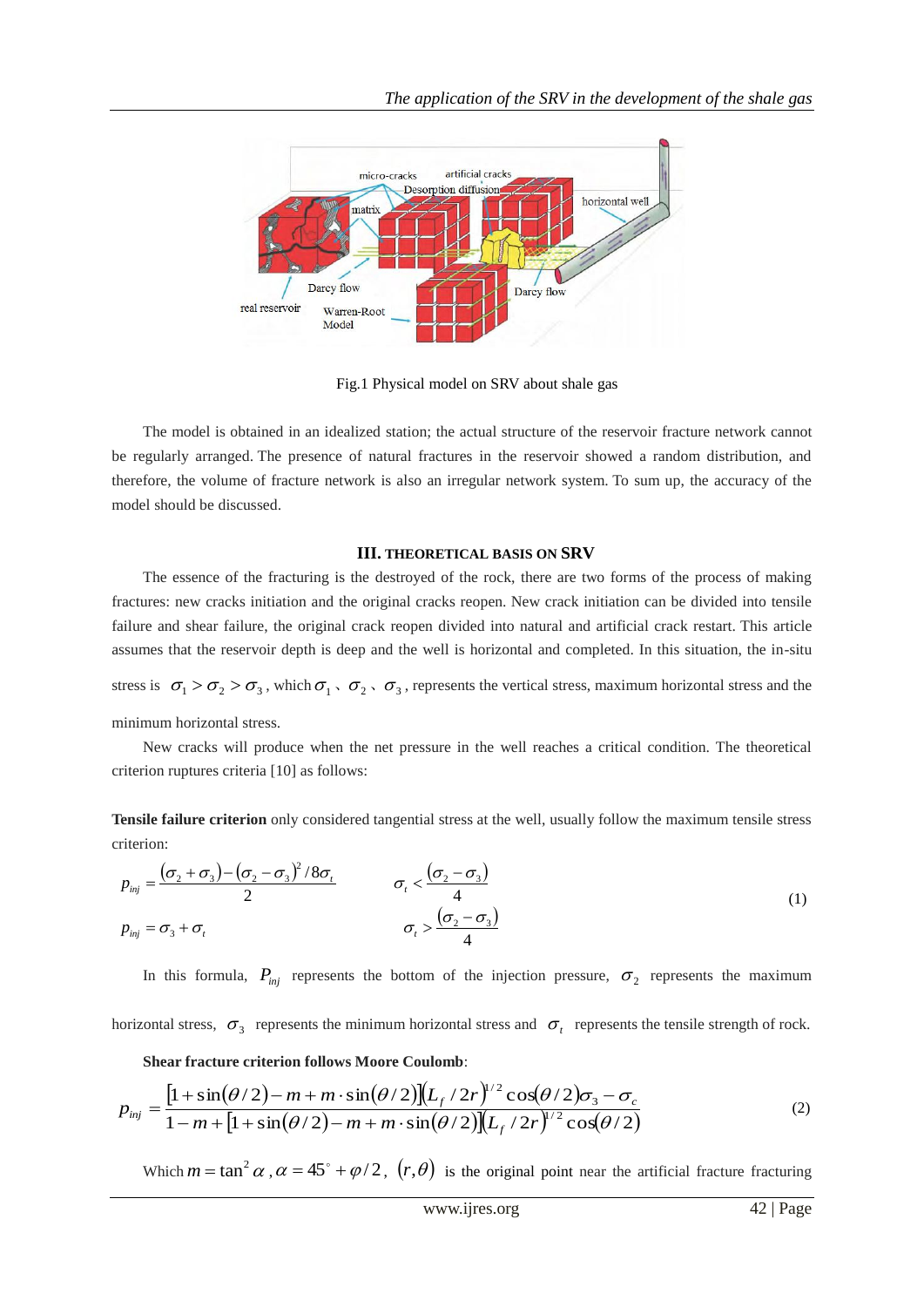polar coordinates.  $\phi$  is the angle of internal friction,  $\sigma_c$  is uniaxial compressive strength of the rock,  $L_f$  is the initial half-length about artificial fracture.

Cracks in the reservoir can be divided two classes, natural fractures and artificial cracks. When the inner net pressure reaches to the critical value, the original crack will reopen.

#### **Natural fractures restart critical pressure** [11]:

$$
p_{nat} = \frac{\sigma_2 - \sigma_3}{1 - 2\nu} \tag{3}
$$

 $\upsilon$  is the Poisson's ratio of the rock.

#### **The artificial crack restarts condition:**

$$
p_{\text{hum}} = \sigma_3 \tag{4}
$$

During the process of the crack reopening, it is important to let the new artificial vertical fractures normal to the original fracture orientation. This can increases the fracture network greatly.

Through SRV technique, we can get a complex fracture network in the reservoir. It asks the cracks extend as possible as along the nature fractures. From the article [12-15], we can get the conclusion that, the bigger  $\Delta\sigma = \sigma_H - \sigma_h$ , the easier to form Two-winged fractures. Article [16] gave the concept of induced stress field,

as it shows in Fig.2.



Fig.2 Sketch of 2D fractures

The induced stress caused by fractures on point A is

$$
\sigma_x = p \frac{r}{c} \left( \frac{c^2}{r_1 \cdot r_2} \right)^{3/2} \sin \theta \cdot \sin \frac{3}{2} (\theta_1 + \theta_2) + p \left[ \frac{r}{(r_1 \cdot r_2)^{1/2}} \cos \left( \theta - \frac{1}{2} \theta_1 - \frac{1}{2} \theta_2 \right) - 1 \right]
$$
(5)

$$
\sigma_z = -p\frac{r}{c} \left(\frac{c^2}{r_1 \cdot r_2}\right)^{3/2} \sin\theta \cdot \sin\frac{3}{2} (\theta_1 + \theta_2) + p \left[\frac{r}{(r_1 \cdot r_2)^{1/2}} \cos\left(\theta - \frac{1}{2}\theta_1 - \frac{1}{2}\theta_2\right) - 1\right]
$$
(6)

$$
\tau_{xz} = p \frac{r}{c} \left( \frac{c^2}{r_1 \cdot r_2} \right)^{3/2} \sin \theta \cdot \cos \frac{3}{2} (\theta_1 + \theta_2)
$$
\n(7)

We can get the formula by Hooke's law:

$$
\sigma_y = v(\sigma_x + \sigma_z) \tag{8}
$$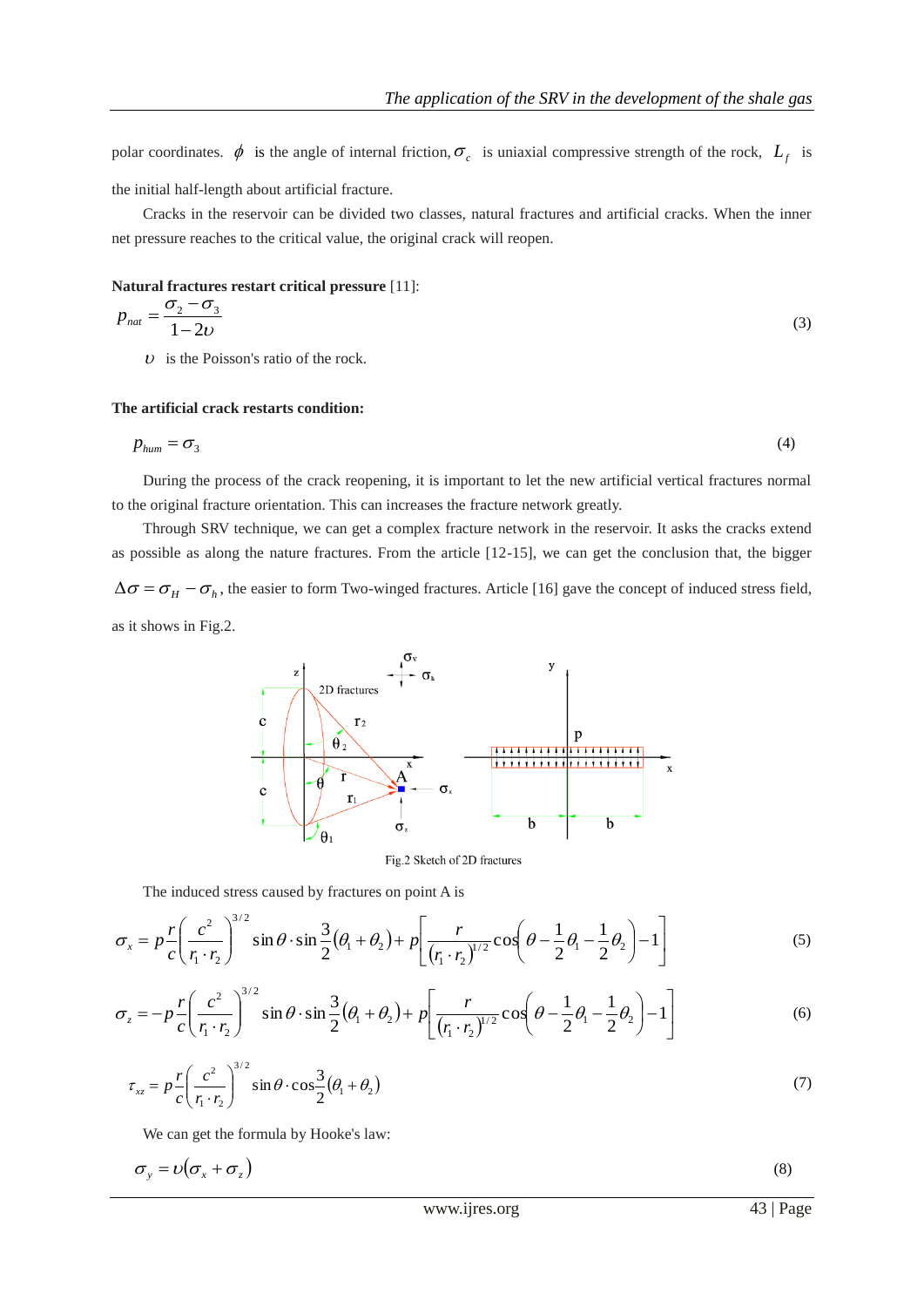p represents the pressure of the crack surface,  $MPa$ ; c represents the fractures' half-height, it equals to  $H/2$ ,  $m$ . The value of the induced stress will decrease with the increasing distance from the fracture surface. Figure 3 can prove it [17].



Fig.3 Induced stress decreases with increasing distance from the fracture surface

In Fig 3, Stress / Pressure expressed by the dimensionless function, Pressure is the net pressure in crack, the horizontal axis represents the dimensionless function  $2x/H$ .

We can get the approximate liner expression through the dash:

$$
\frac{\sigma}{\Delta p} \approx -\frac{x}{3c} + 1\tag{9}
$$

The relationship between the initial seam maximum width  $\omega_0$  and the net pressure  $\Delta p$  are:

$$
\omega_0 = \frac{4(1 - \nu^2)}{E} \Delta p c \tag{10}
$$

Through formula (9) and (10), we can get the conclusion that:

$$
\sigma_x \approx \left(-\frac{x}{3c} + 1\right) \left(\frac{\omega_0 E'}{4c}\right) \qquad , \qquad E' = \frac{E}{1 - v^2} \tag{11}
$$

So, we can get the induced stress through the form of the initial cracks.

Under the influence of the initial stress and the induced stress, we can get a synergistic stress field. The stress on the size of the two principal stress directions are  $\sigma_2 + \sigma_y$  and  $\sigma_3 + \sigma_x$ . SRV requires of both collaborative fracturing stress difference is small enough, or equal to zero.

$$
\Delta \sigma = \sigma_2 + \sigma_y - (\sigma_3 + \sigma_x) \tag{12}
$$

As can be seen from Figure 3,  $\sigma_y$  approaches to zero, collaborative stress field mainly effected by  $\sigma_x$ .

And through the formula (11), we know,  $\sigma_x$  is a function of the initial crack fracture height and width.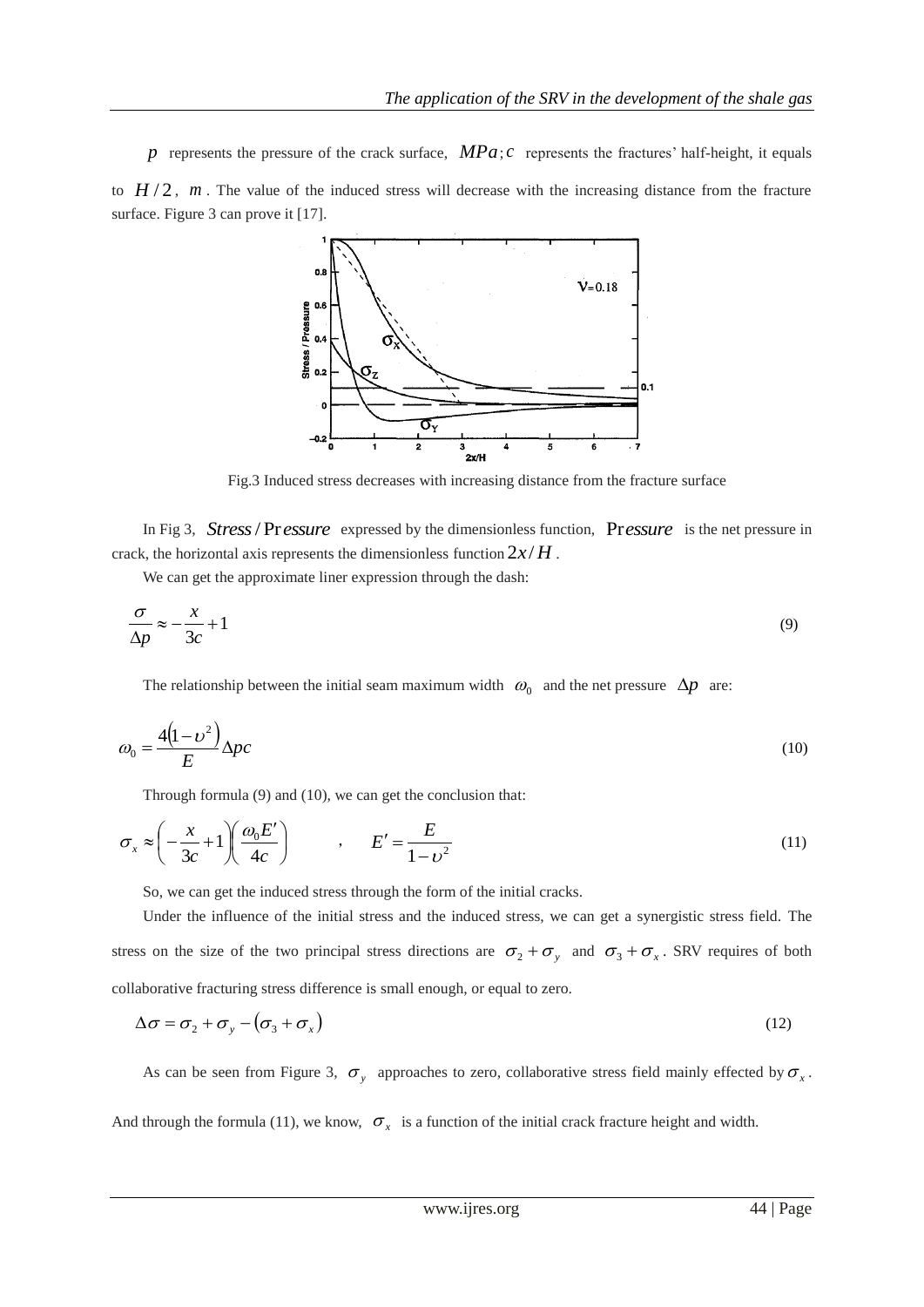#### **IV. CONSTRUCTION PROCESS**

First fracturing, we can measure the magnitude and direction about in-situ stress, then use formula (12) to estimate the required maximum induced stress value. Use formula (10) and (11) to calculate the height and width of the crack. Through the date, we can optimize the size of the crack to change the stress near the well.

Second fracturing, the stress has changed. Because of the stress' anisotropy is low at this time, when the fracture crack initiation and crack extending along the near wellbore area in many different directions, and as distance increases, the impact of induced stress is reduced, the secondary cracks will slowly turn, extends in the direction of initial crack, forming a plurality of substantially parallel slits, due to crack interaction, there will be many small parallel slits between seam communication, finally to form a network structure and increase the control area of cracks. Simultaneously injecting a large amount of fracturing during high fluid loss, high elasticity, lightly gelled liquid to explore natural fractures, while using a suitable size and particle size as a proppant sand embankment medium, so that the exposed surfaces of the cracks produced more high pressure, so that the fracturing fluid and sand into the cracks of those subsequent open until the bottomhole pressure changes show cracks already overextended. Its ultimate aim is to form a network of cracks, thereby improving the formation of seepage area.

#### **V. SUMMARY**

- (1) The development of shale gas is important to energy structure.
- (2) It is realizable to achieve the formation of cracks in the network extends by the synergistic between inducing stress field and the initial stress field.
- (3) The nature of SRV is to destroy rocks in the reservoir. This paper analyzes the basic criterion about SRV during rock destroys and gives the corresponding reference formula. In a sense, provide theoretical support for the SRV.
- (4) Although the SRV technology is developing rapidly, but there are still many problems, such as the formation of cracks in the network volume, fracturing technology. The author will continue to focus on these issues in the future.

#### **REFERENCES**

- [1] John B. Curtis. Fractured shale-gas systems. AAPG Bulletin, V.86, November 2002
- [2] P. Papanastasiou, A.Zervos. Three-dimensional stress analysis of a wellbore with perforations and a fracture. SPE/ISRM 47378
- [3] M.J. Mayerhofer, E.P. Lolon, N.R. Warpinski, C.L. Cipolla, D. Walser, and C.M. Rightmire. What Is Stimulated Reservoir Volume? SPE 119890
- [4] Ge, J. Ghassemi, A. Stimulated Reservoir Volume by Hydraulic Fracturing in Naturally Fractured Shale Gas Reservoirs. ARMA 12-468
- [5] Nicolas P. Roussel, Mukul M. Sharma. Quantifying Transient Effects in Altered-Stress Refracturing of Vertical Wells. SPE 119522 (Sep 2010)
- [6] Wu Qi, Xu Yun, Liu Yuzhang, Ding Yunhong, Wang Xiaoquan, WANG Tengfei. The current situation of stimulated reservoir volume for shale in U.S.and its inspiration to China. [OIL DRILLING & PRODUCTION TECHNOLOGY](http://c.wanfangdata.com.cn/Periodical-syzcgy.aspx) [2011, 33\(2\)](http://c.wanfangdata.com.cn/periodical/syzcgy/2011-2.aspx)
- [7] Peichao-Li. Study of Reorientation Mechanism of Refracturing in Ordos Basin-A Case Study: Chang 6 Formation, Yanchang Group, Triassic System in Wangyao Section of Ansai Oil Field. SPE 104260
- [8] S.C. Maxwell, C.K. Waltman, N.R.Warpinski, M.J.Mayerhofer, and N. Boroumand. Imaging Seismic Deformation Induced by Hydraulic Fracture Complexity. SPE 102801.
- [9] Su Yuliang Wang Wendong Sheng Guanglong. Compound flow model of volume fractured horizontal well.[R]. [Acta](http://c.wanfangdata.com.cn/Periodical-syxb.aspx)  [Petrolei Sinica](http://c.wanfangdata.com.cn/Periodical-syxb.aspx), 2014,35 (3): 504-510